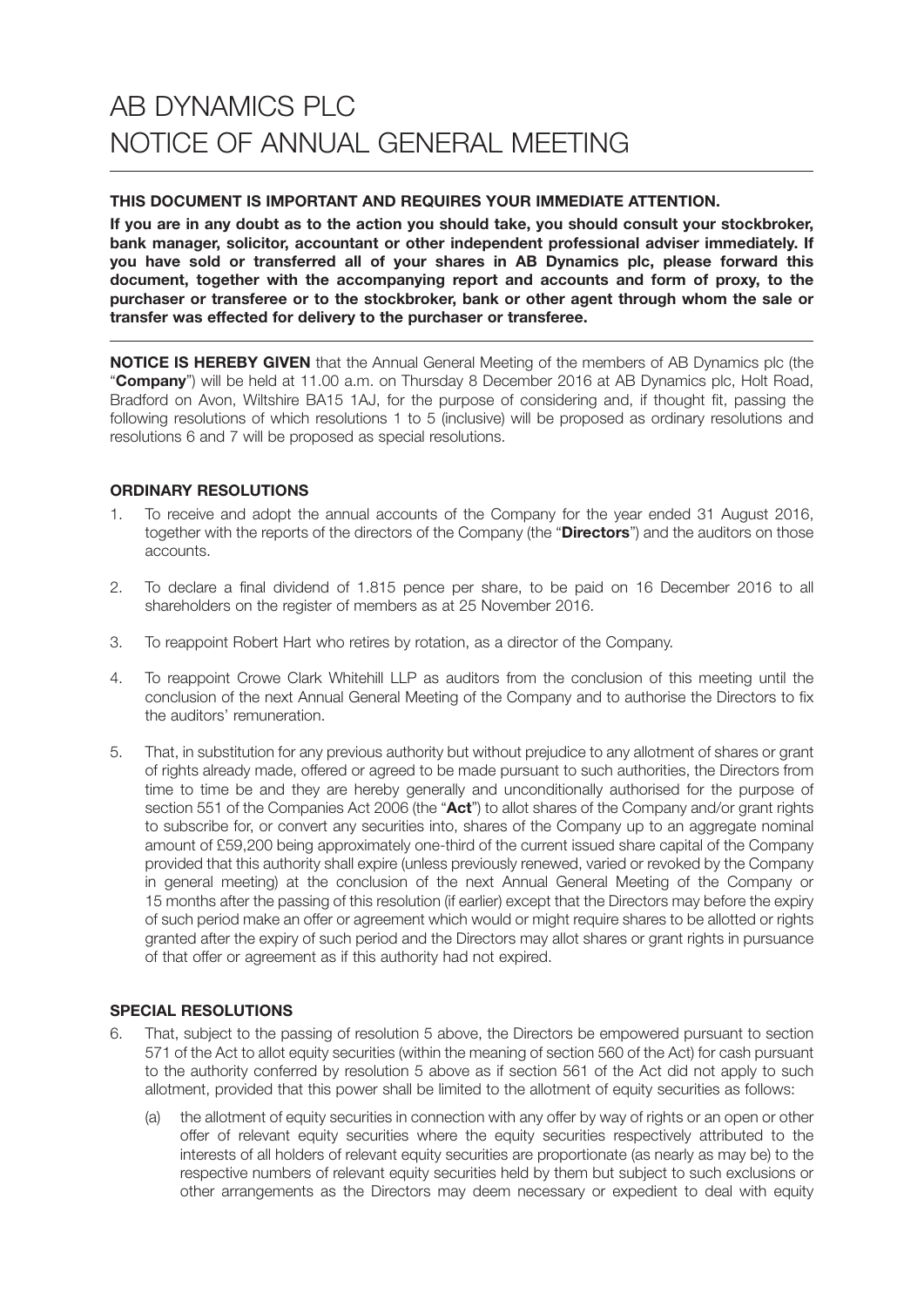securities which represent fractional entitlements or on account of either legal or practical problems arising in connection with the laws or requirements of any regulatory or other authority in any jurisdiction; and

 (b) otherwise than pursuant to paragraph (a) above, up to an aggregate nominal amount of £8,880 being approximately 5 per cent. of the current issued share capital of the Company,

 provided that the powers conferred by this resolution shall expire (unless previously renewed, varied or revoked by the Company in general meeting) on a date which is the earlier of 15 months from the date of the passing of this resolution and the conclusion of the next Annual General Meeting of the Company (the "**Section 571 Period**") but so that the Company may at any time prior to the expiry of the Section 571 Period make an offer or agreement which would or might require equity securities to be allotted pursuant to these authorities after the expiry of the Section 571 Period and the Directors may allot equity securities in pursuance of such offer or agreement as if the authorities hereby conferred had not expired.

- 7. That, subject to the passing of resolution 5 above, the Directors be empowered pursuant to section 571 of the Act and in addition to any authority granted under resolution 6, to allot equity securities (within the meaning of section 560 of the Act) for cash pursuant to the authority conferred by resolution 5 above as if section 561 of the Act did not apply to such allotment, provided that this power shall be limited to the allotment of equity securities as follows:
	- (a) up to an aggregate nominal amount of £8,880 being approximately 5 per cent. of the current issued share capital of the Company; and
	- (b) used only for the purposes of financing (or refinancing, if the authority is to be used within six months after the original transaction) a transaction which the Directors determine to be an acquisition or other capital investment and which is announced contemporaneously with the issue, or which has taken place in the preceding six-month period and is disclosed in the announcement of the issue,

 provided that the powers conferred by this resolution shall expire (unless previously renewed, varied or revoked by the Company in general meeting) on a date which is the earlier of 15 months from the date of the passing of this resolution and the conclusion of the next Annual General Meeting of the Company (the "**Section 571 Period**") but so that the Company may at any time prior to the expiry of the Section 571 Period make an offer or agreement which would or might require equity securities to be allotted pursuant to these authorities after the expiry of the Section 571 Period and the Directors may allot equity securities in pursuance of such offer or agreement as if the authorities hereby conferred had not expired.

By Order of the Board

#### **Robert Hart**

Company Secretary

16 November 2016

Registered office: AB Dynamics plc Anthony Best Dynamics Limited Holt Road Bradford on Avon Wiltshire BA15 1AJ

Registered number: 08393914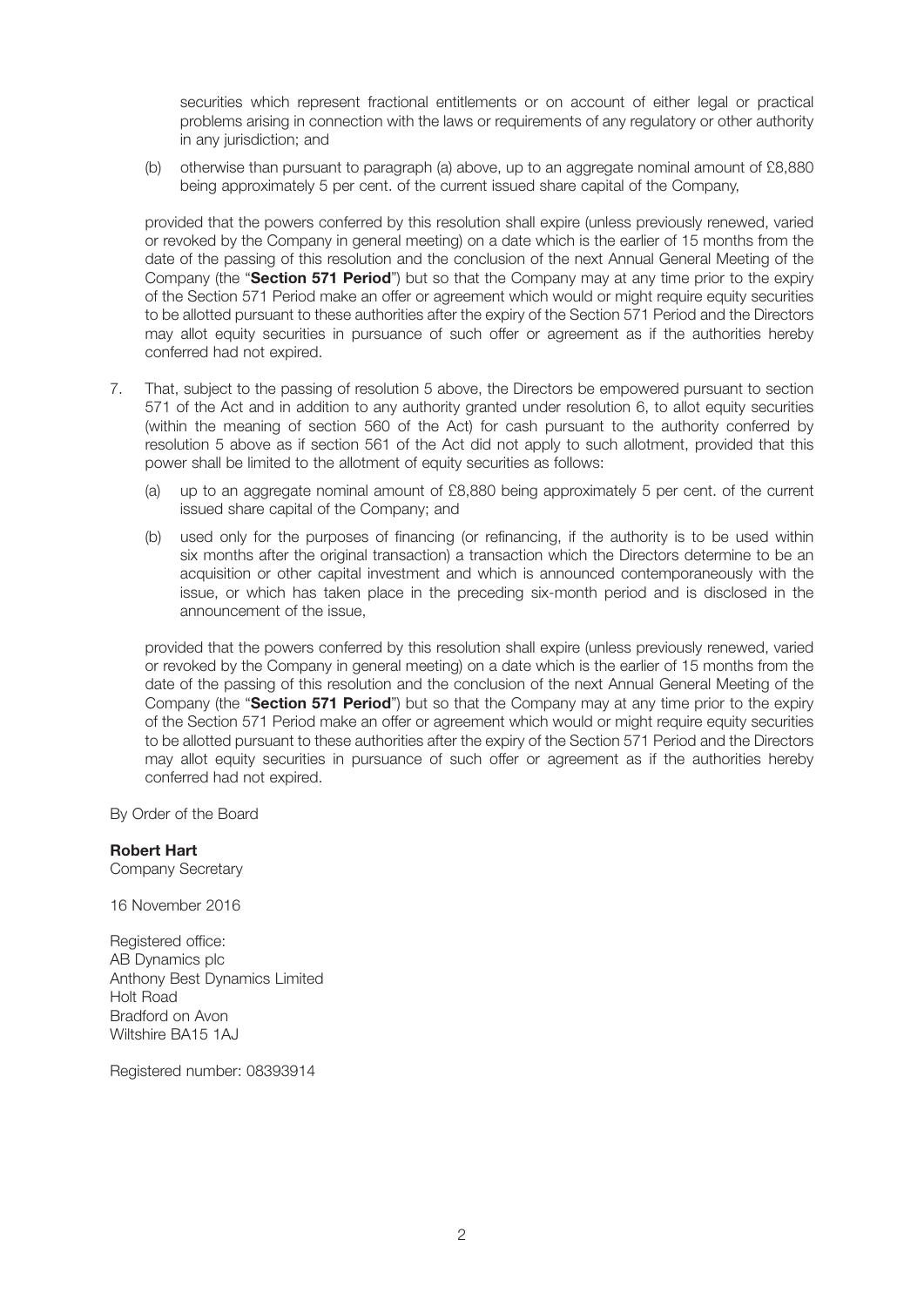### **Action to be Taken**

Each shareholder is entitled to appoint one or more proxies to attend, speak and vote instead of that shareholder. A proxy need not be a shareholder.

Shareholders should kindly complete and return the enclosed form of proxy as soon as possible, whether or not they expect to be able to attend the Annual General Meeting. Return of a form of proxy will not prevent a shareholder from attending, speaking and voting in person at the meeting if that shareholder so wishes and is so entitled. If you are a CREST member you can submit your proxy electronically, through the CREST system by completing and transmitting a CREST proxy instruction as described in the Notes to this Circular and in the Form of Proxy.

### **Recommendation**

The Board is of the opinion that these proposals are in the best interests of the Company and its shareholders as a whole. Accordingly, the Directors unanimously recommend all shareholders to vote in favour of the resolutions, as they intend to do in respect of their own beneficial shareholdings (if any).

Explanatory notes in respect of the resolutions proposed are set out in the Appendix to this Notice.

# **NOTES**

- 1. Only holders of ordinary shares are entitled to attend and vote at the Annual General Meeting. A member is entitled to appoint another person as his proxy to exercise all or any of his rights to attend, to speak and to vote at the meeting. A member may appoint more than one proxy in relation to the meeting, provided that each proxy is appointed to exercise the rights attached to a different share or shares held by the relevant member. A proxy need not be a member of the Company.
- 2. A form of proxy is enclosed with this Notice and instructions for completion are shown on the form. To appoint a proxy, the form of proxy, and any power of attorney or other authority under which it is executed (or a duly certified copy of any such power or authority), must be completed and deposited with the Company's registrars, Share Registrars Limited at The Courtyard, 17 West Street, Farnham, Surrey GU9 7DR or by fax on 01252 719 232 or by scan and email to proxies@shareregistrars.uk.com, in each case so as to arrive no later than 11.00 a.m. on Tuesday 6 December 2016, being 48 hours (ignoring any part of any day that is not a working day) before the start of the Annual General Meeting. Completion of a form of proxy (or any CREST Proxy Instruction, as described in paragraphs 5 to 8) will not preclude members attending and voting in person at the Annual General Meeting, should they so wish.
- 3. In the case of joint shareholders, the signature of the senior shareholder (seniority to be determined by the order in which the names stand in the register of members) shall be accepted to the exclusion of all other joint holders. The names of all joint shareholders should be stated at the top of the form.
- 4. In order to have the right to attend and vote at the meeting (and also for the purpose of determining how many votes a person entitled to attend and vote may cast), a person must be entered on the register of members of the Company at 11.00 a.m. on Tuesday 6 December 2016, being 48 hours (ignoring any part of any day that is not a working day) before the start of the Annual General Meeting, or, in the event of any adjournment, 48 hours before the start of the adjourned meeting (ignoring any part of any day that is not a working day). Changes to entries on the register of members after this time shall be disregarded in determining the rights of any person to attend or vote at the Annual General Meeting.
- 5. CREST members who wish to appoint a proxy or proxies through the CREST electronic proxy appointment service may do so by using the procedures described in the CREST Manual (available via www.euroclear.com/CREST). CREST personal members or other CREST sponsored members, and those CREST members who have appointed a voting service provider(s), should refer to their CREST sponsor or voting service provider(s) who will be able to take the appropriate action on their behalf.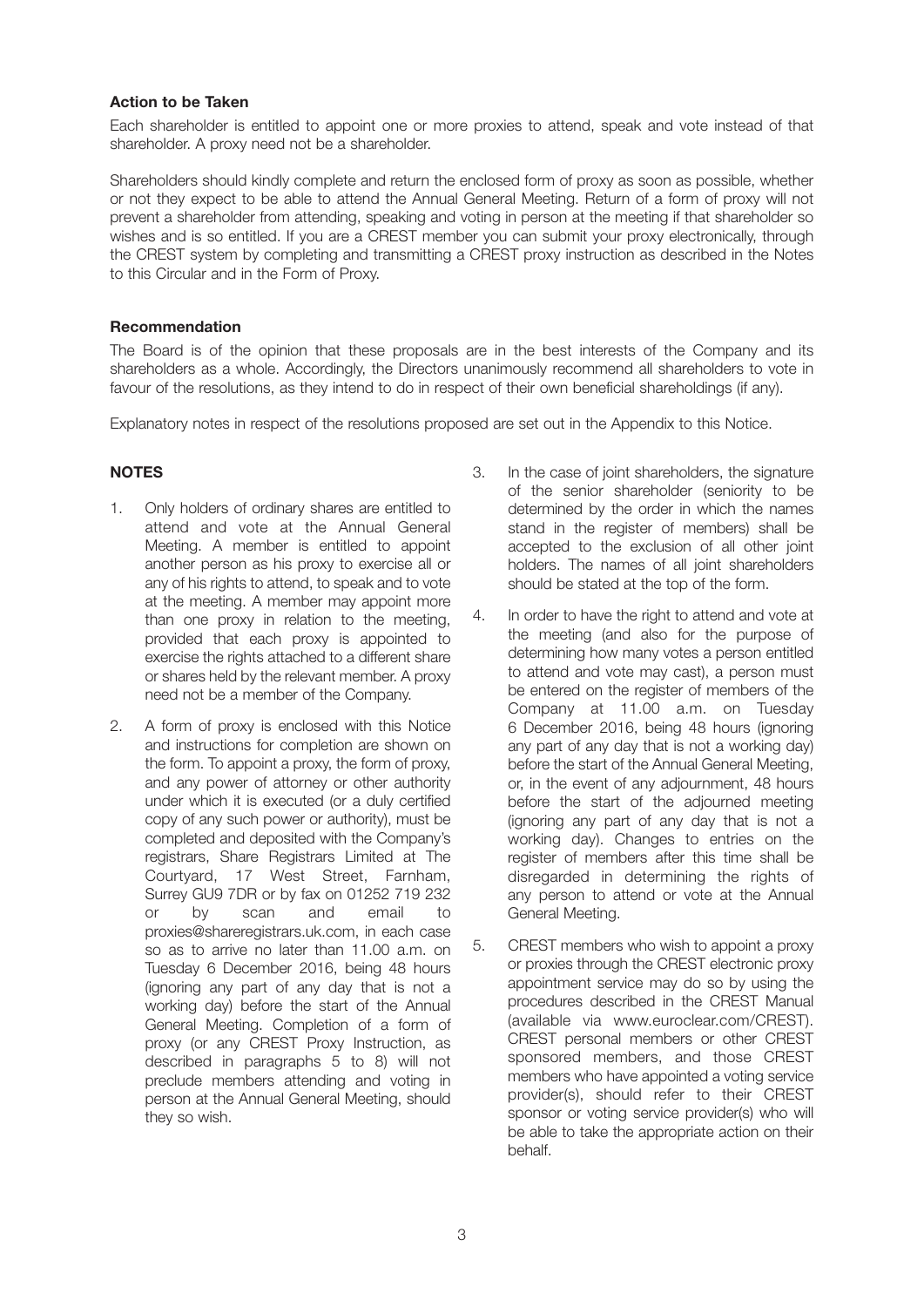- 6. In order for a proxy appointment or instruction made using the CREST service to be valid, the appropriate CREST message (a "**CREST Proxy Instruction**") must be properly authenticated in accordance with Euroclear UK & Ireland Limited's ("**Euroclear**") specifications and must contain the information required for such instruction, as described in the CREST Manual. The message, regardless of whether it constitutes the appointment of a proxy or is an amendment to the instruction given to a previously appointed proxy must, in order to be valid, be transmitted so as to be received by the issuer's agent (ID 7RA36) by the latest time for the receipt of proxy appointments specified in paragraph 2 above. For this purpose, the time of receipt will be taken to be the time (as determined by the timestamp applied to the message by the CREST Application Host) from which the issuer's agent is able to retrieve the message by enquiry to CREST in the manner prescribed by CREST. After this time any change of instructions to proxies appointed through CREST should be communicated to the appointee through other means.
- 7. CREST members and, where applicable, their CREST sponsors, or voting service providers should note that Euroclear does not make available special procedures in CREST for any particular message. Normal system timings and limitations will, therefore, apply in relation to the input of CREST proxy instructions. It is the responsibility of the CREST member concerned to take (or, if the CREST member is a CREST personal member, or sponsored member, or has appointed a voting service provider, to procure that his CREST sponsor or voting service provider(s) take(s)) such action as shall be necessary to ensure that a message is transmitted by means of the CREST system by any particular time. In this connection, CREST members and, where applicable, their CREST sponsors or voting service providers are referred, in particular, to those sections of the CREST Manual concerning practical limitations of the CREST system and timings.
- 8. The Company may treat as invalid a CREST proxy instruction in the circumstances set out in Regulation 35(5)(a) of the Uncertificated Securities Regulations 2001.
- 9. Any corporation which is a member can appoint one or more corporate representatives who may exercise on its behalf all of the powers as a member provided that no more than one corporate representative exercises powers over the same share.
- 10. Any member attending the meeting has the right to ask questions. The Company must cause to be answered any such question relating to the business dealt with at the meeting but no such answer need be given if (a) to do so would interfere unduly with the preparation for the meeting or involve the disclosure of confidential information, (b) the answer has already been given on a website in the form of an answer to a question, or (c) it is undesirable in the interests of the Company or the good order of the meeting that the question be answered.
- 11. As at 15 November 2016 (being the last business day prior to the publication of this Notice), the Company's issued ordinary share capital consisted of 17,764,578 ordinary shares of 1 pence each, carrying one vote each. Therefore, the total voting rights in the Company as at 15 November 2016 were 17,764,578.
- 12. A copy of this Notice, and other information required by section 311A of the Act, can be found at www.abd.uk.com.
- 13. You may not use any electronic address (within the meaning of section 333(4) of the Act) provided in this Notice or in any related documents (including the Chairman's letter and form of proxy) to communicate with the Company for any purposes other than those expressly stated.
- 14. Your personal data includes all data provided by you, or on your behalf, which relates to you as a shareholder, including your name and contact details, the votes you cast and your Reference Number (attributed to you by the Company). The Company determines the purposes for which and the manner in which your personal data is to be processed. The Company and any third party to which it discloses the data (including the Company's registrars) may process your personal data for the purposes of compiling and updating the Company's records, fulfilling its legal obligations and processing the shareholder rights you exercise.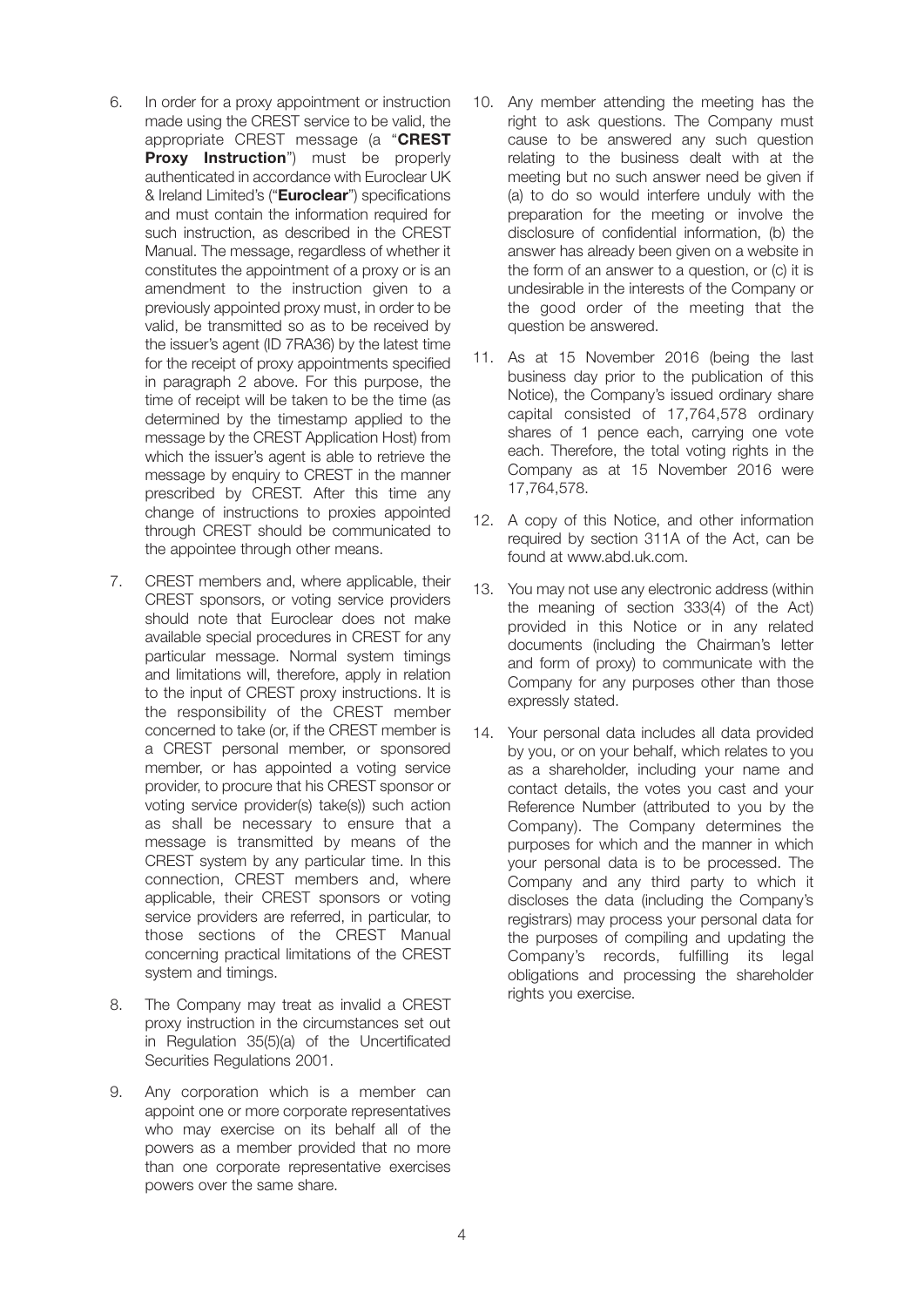### **APPENDIX: EXPLANATORY NOTES ON THE RESOLUTIONS TO BE PROPOSED AT THE ANNUAL GENERAL MEETING**

# **Resolution 1 – Annual report and accounts**

The Directors must present the annual audited accounts of the Company and the Directors' and Auditors' Reports for the year ended 31 August 2016 ("**2016 Annual Report**") to shareholders at the meeting. You are voting to receive the 2016 Annual Report. Detailed information is contained within the 2016 Annual Report.

### **Resolution 2 – Declaration of dividend**

Final dividends must be approved by shareholders but cannot exceed the amount recommended by the Directors. The Directors propose a final dividend of 1.815 pence per ordinary share. If approved, the dividend is expected to be paid on 16 December 2016 to shareholders on the register of members as of 25 November 2016. An interim dividend of 1.21 pence per share was paid during the year, making a total dividend distribution for the year of 3.025 pence per ordinary share.

### **Resolution 3 – Reappointment of Robert Hart**

Under the Articles, one third of the Directors are required to retire from office by rotation each year. Mr Hart is willing to stand for reappointment as a Director.

Rob joined the Group in 2008 as Commercial Manager and is primarily responsible for all financial aspects of the business. Mr Hart has prior experience of working at public companies: he was a Commercial Financial Analyst at First Group plc from 2000 to 2002 before joining Unite Group plc, where he spent six years as Financial Controller of the manufacturing division.

Rob has an honours degree in Mathematics and Computing from The University of East Anglia and is a Fellow of the Association of Chartered Accountants.

#### **Resolution 4 – Reappointment of auditors and auditors' remuneration**

The Company is required to appoint auditors at each general meeting at which accounts are laid before the Company, to hold office until the end of the next such meeting. Crowe Clark Whitehill LLP have expressed their willingness to continue as auditors to the Company. This resolution proposes the appointment and, in accordance with standard practice, gives authority to the directors to determine the remuneration to be paid to the auditors.

### **Resolution 5 – Directors' authority to allot shares**

Under the Act, the Directors of a company may only allot unissued shares in the capital of the company or grant rights to subscribe for, or convert any security into, shares in the company if they are authorised to do so by the shareholders at a general meeting or by the company's articles of association.

This resolution gives Directors' authority to allot shares in the Company up to an aggregate nominal amount of £59,200 representing approximately one-third of the Company's issued ordinary share capital as at 15 November 2016 (being the last business day prior to the publication of this Notice). This authority will expire at the conclusion of the next Annual General Meeting to be held in 2017.

The Directors do not have any present intention of exercising these authorities but consider it desirable that they should have the flexibility to allot shares, or grant rights to subscribe for, or convert any security into shares, if circumstances arise where it may be advantageous for the Company to do so.